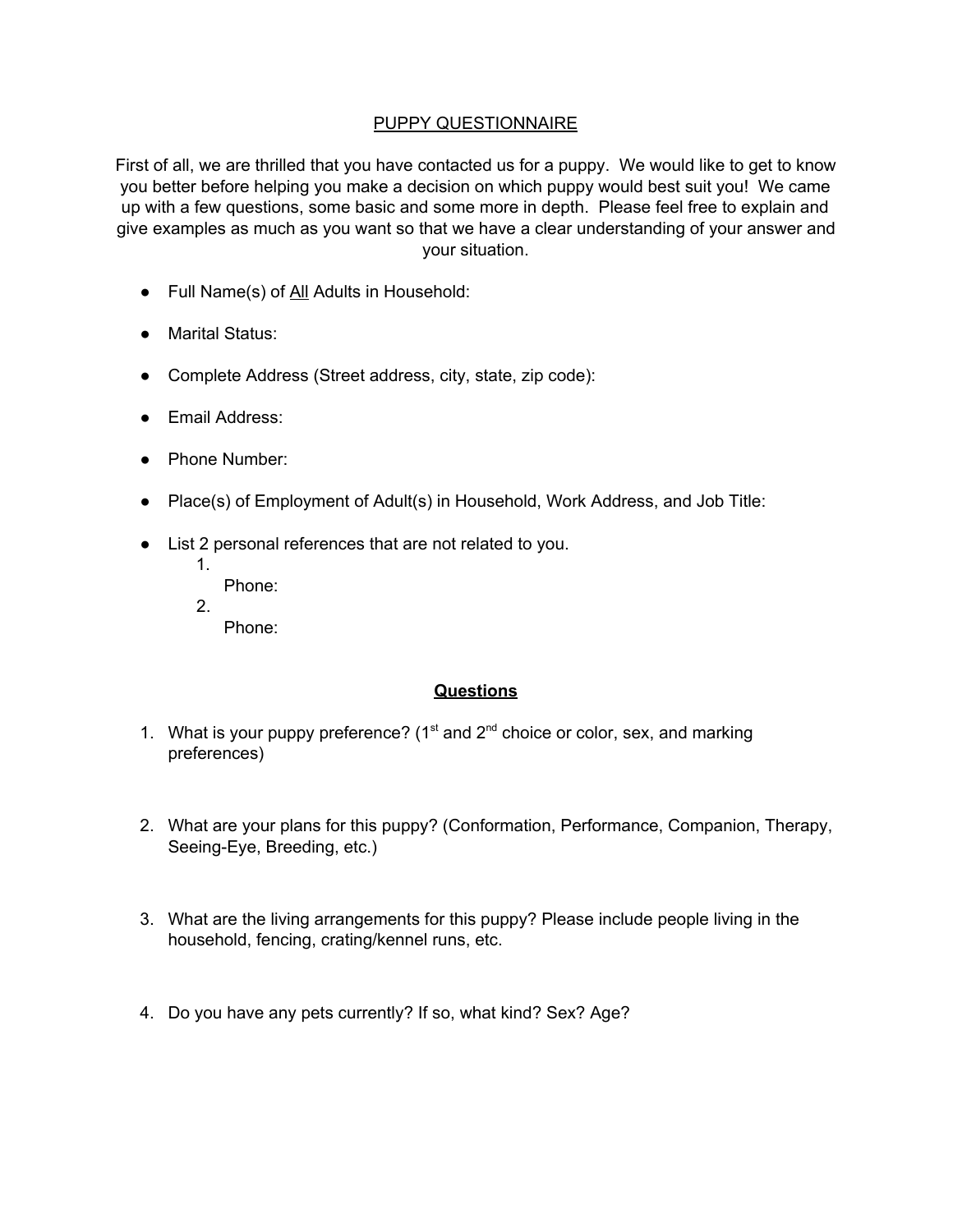- 5. What are your living arrangements? (Single family home, rent/own, Condo, Apartment, etc.)
- 6. Do you have a fenced yard? If so, is it a physical or an invisible fence?
- 7. How are you going to obedience train this puppy? (Self-help books, formal obedience classes, none, etc.)
- 8. Do you believe in spaying/neutering?
- 9. What is your vet care practice? Vaccines, heartworm, etc.
- 10. What do you plan on feeding this puppy?
- 11. What other dogs have you owned? Have you shown them? What titles have you achieved? Please attach pictures, if any.
- 12. Why do you want a boxer?
- 13. Have you researched the health, behavior, and life expectancies of the Boxer breed?
- 14. What would be the 2 most prevalent things about a dog that would cause you to NOT be able to own the dog any longer? Please give a response. (Everyone has their limits)
- 15. If you plan on showing in conformation, who would be handling the dog? Would you do ringside handoff, send the dog off with the handler, or both?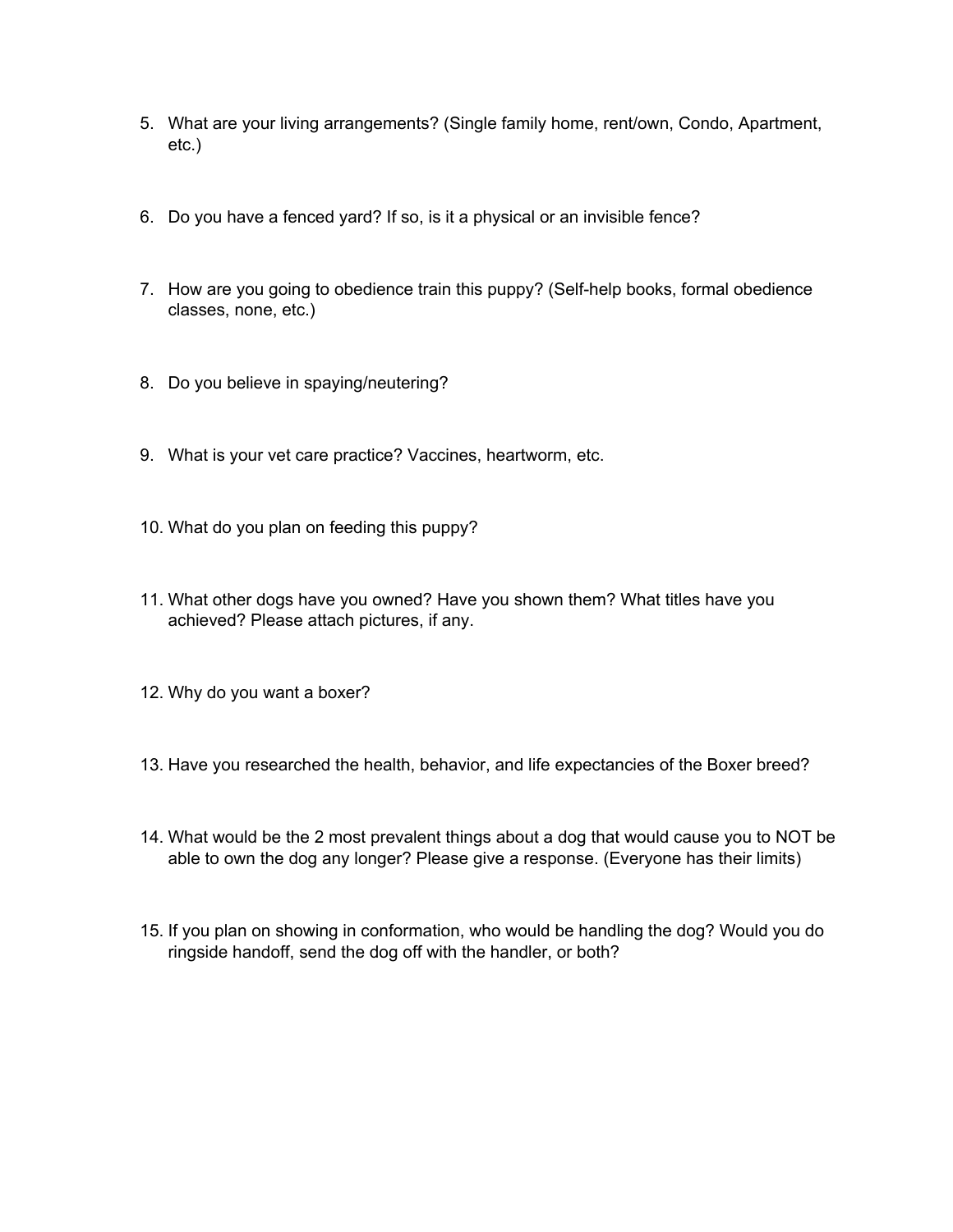Following are some examples of situations. Please explain how you would handle the situation in as much detail as possible.

- 1. Your doorbell rings and your dog runs to the door barking. How do you respond?
- 2. Your friend is coming for a visit and she has a 3 year old child. What precautions would you take concerning the dog?
- 3. You are out for a walk with your dog and you are suddenly approached by an off-leash dog with no owner in sight. You have no idea what this dog's temperament is. How do you respond?
- 4. You are at a show, performance or conformation, and your dog has repeated an undesirable behavior that left you unhappy. How do you respond?

Thank you for answering all of our questions. We look forward to reading your responses. Please return responses signed by you, by either email or postal mail.

## **Please read the following important information.**

Top priority is given to show homes. In the event that a puppy has show potential, that puppy can be placed in a show home.

Suitable homes for ALL puppies are chosen by Amy Bieri. Puppies will be placed based on personality and temperament and what will be compatible for your family. When placing puppies, sex and color preferences will be kept in mind.

If it is decided that, for any reason, you will not make a suitable Boxer owner, we reserve the right to return your deposit and cancel the sale of the puppy.

Prices are to be discussed over the phone. We do not quote prices over the internet.

All pet puppies are placed on spay/neuter contracts and AKC registration is limited. Puppies are microchipped (included in the purchase price). We give a limited twenty-four month health guarantee with some altercation that will be discussed during the interview process.

## Deposits are non-refundable.

A deposit of \$100.00 can be made to secure a spot on our waiting list before a litter arrives. If a puppy that fits your preferences is born in one of our litters and you choose to purchase a puppy